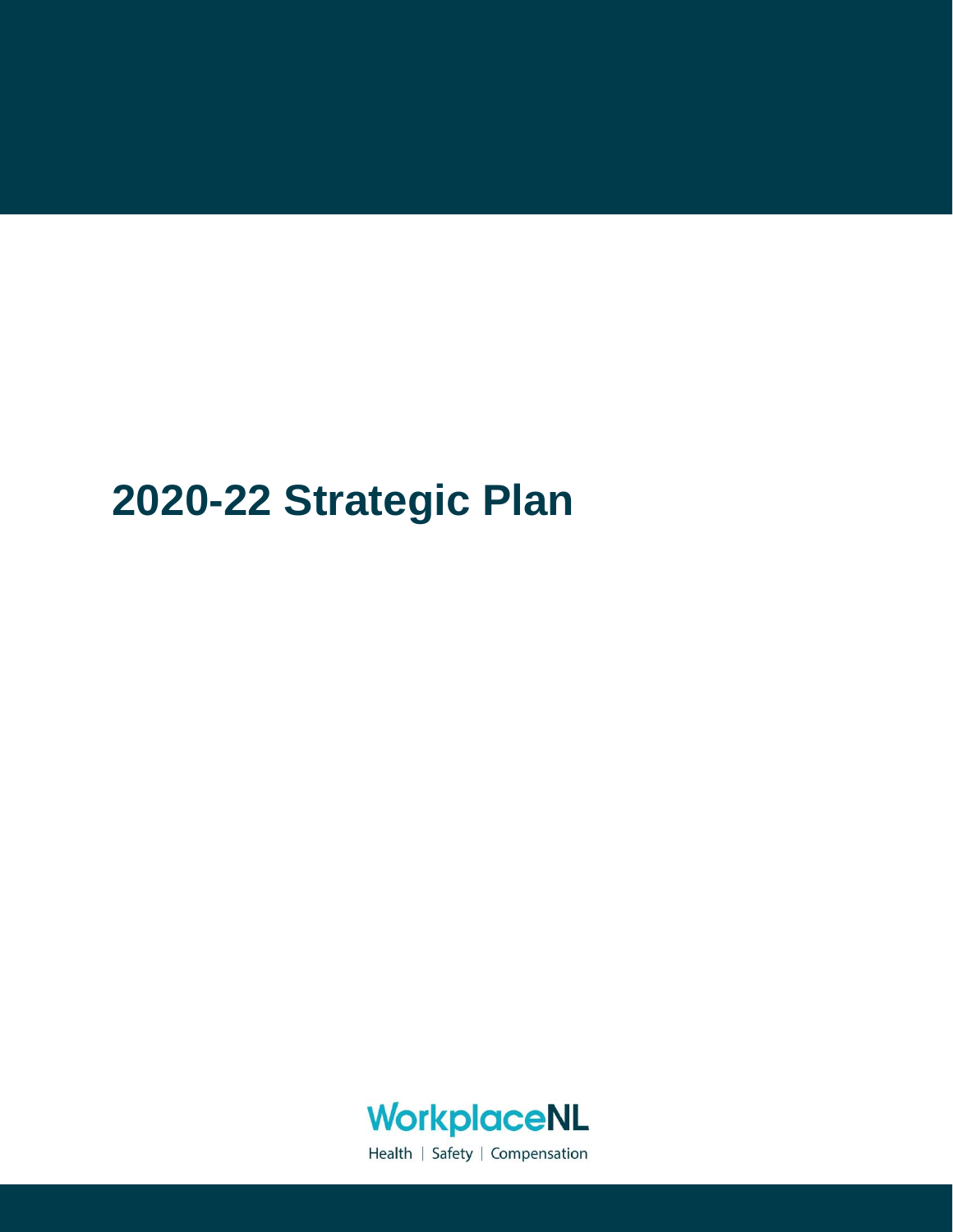**Inside Front Cover**

The WorkplaceNL 2020-22 Strategic Plan is available in alternate format upon request. Please email [info@workplacenl.ca](mailto:info@workplacenl.ca) or call 709.778.1000 or 1.800.563.900 (toll-free).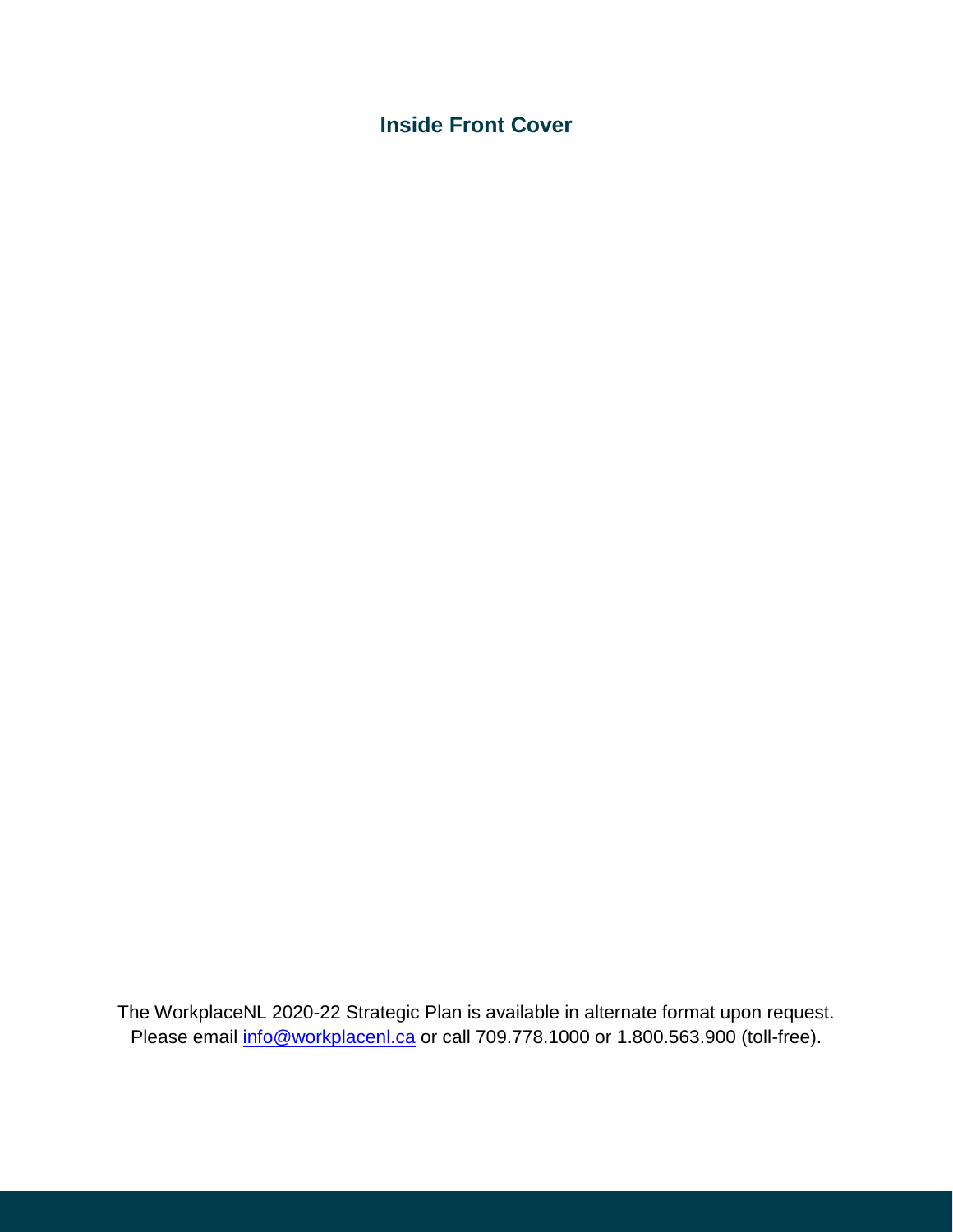### **Message from the Board of Directors**

On behalf of the Board of Directors (the Board), I hereby submit WorkplaceNL's Strategic Plan for 2020-22. In accordance with the Provincial Government's commitment to accountability, this strategic plan outlines the goals and objectives established by WorkplaceNL, concluding on December 31, 2022.

The 2020-22 Strategic Plan has been prepared under my direction and in accordance with the **Transparency and Accountability Act** and the Guidelines for Multi-Year Performance-Based Planning for Category 1 Government Entities.

Consideration has also been given to the COVID-19 pandemic in the preparation of the plan. The goals and objectives have been developed in consideration of the challenges arising from the pandemic.

This strategic plan is not intended to describe everything WorkplaceNL will achieve from 2020 to 2022, but focuses on the priorities for the Board. These priorities have been identified in consideration with the strategic directions of the Provincial Government, in accordance with the applicable guidelines.

Results will be achieved by focusing on strategic initiatives of WorkplaceNL, which include: client service, prevention, financial sustainability, and claims management.

My signature below is indicative of the Board's accountability for the preparation of this plan and achieving the goals and objectives outlined herein.

Fonliade

John Peddle, ICD.D Chair, Board of Directors WorkplaceNL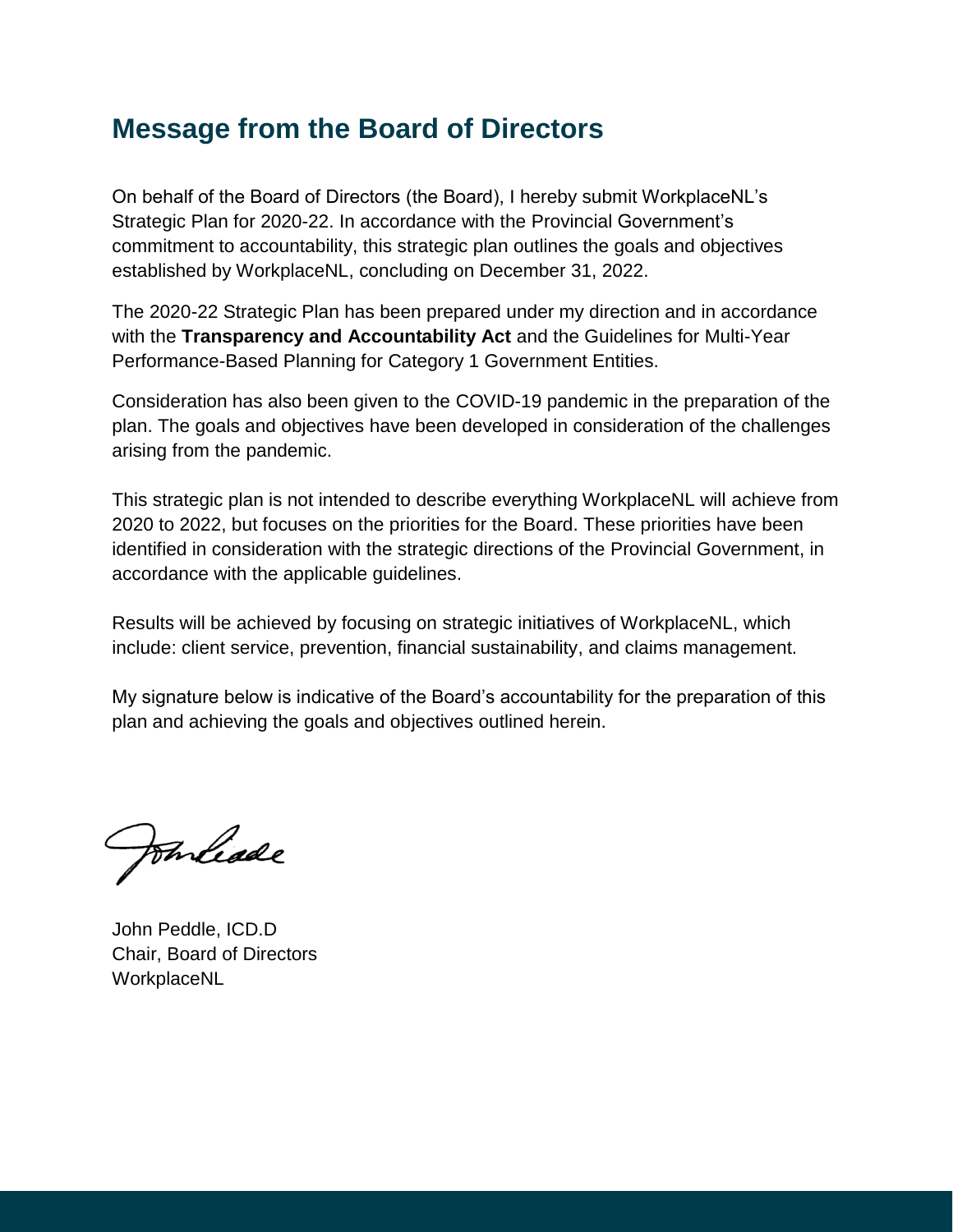## **Contents**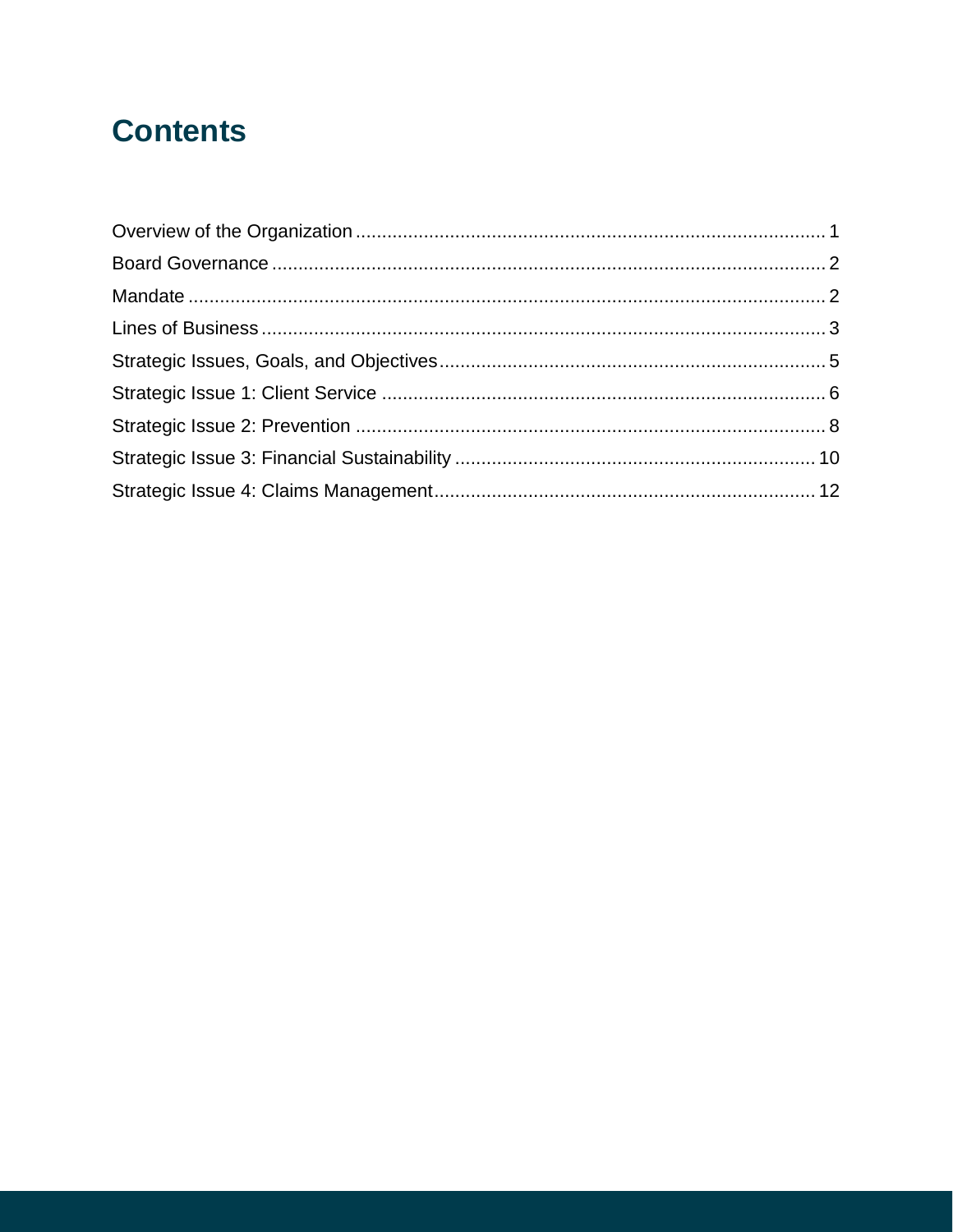### <span id="page-4-0"></span>**Overview of the Organization**

WorkplaceNL administers a mandatory, employer-funded, no fault work-injury insurance system. More specifically, WorkplaceNL promotes safe and healthy workplaces, in addition to providing return-to-work programs and benefits to injured workers and their dependents, based on assessments collected from employers.

The Meredith Principles are the foundation of all Canadian workplace compensation systems and include:

- No fault compensation, which means workers are paid benefits regardless of how the injury occurred.
- Collective liability, so that the total cost of the compensation system is shared by all employers.
- Security of payment, with a fund established to guarantee that compensation will be available for injured workers when they need it.
- Exclusive jurisdiction, which means only workers' compensation organizations provide workers' compensation insurance.
- Independent Board, that is autonomous and financially independent of governments or any special interest groups.

Each year, WorkplaceNL serves approximately 17,500 employers and 13,000 injured workers throughout Newfoundland and Labrador. Offices are located in St. John's, Grand Falls-Windsor, and Corner Brook.

| <b>Region</b>              | <b>Number of</b><br><b>Employees</b> | <b>Vacancies</b> | <b>Total</b> |
|----------------------------|--------------------------------------|------------------|--------------|
| St. John's                 | 308                                  | 23               | 331          |
| <b>Grand Falls-Windsor</b> | 20                                   |                  | 20           |
| <b>Corner Brook</b>        | 27                                   | ⌒                | 29           |
| <b>Total</b>               | 355                                  | 25               | 380          |

#### **Breakdown of WorkplaceNL Positions (2019)**

WorkplaceNL adheres to its funding and investment policies. In 2019, WorkplaceNL's total revenue was \$329.8 million<sup>1</sup>. This includes \$128.4 million in assessment revenue from employers, \$197.2 million in investment income, and \$4.2 million in administrative fees paid by self-insured employers and third party reimbursements. WorkplaceNL's Injury Fund remains fully-funded at 123.4 per cent.

 $\overline{a}$  $1$  The most recent audited financial information at the time this plan was prepared is for the 2019 calendar year.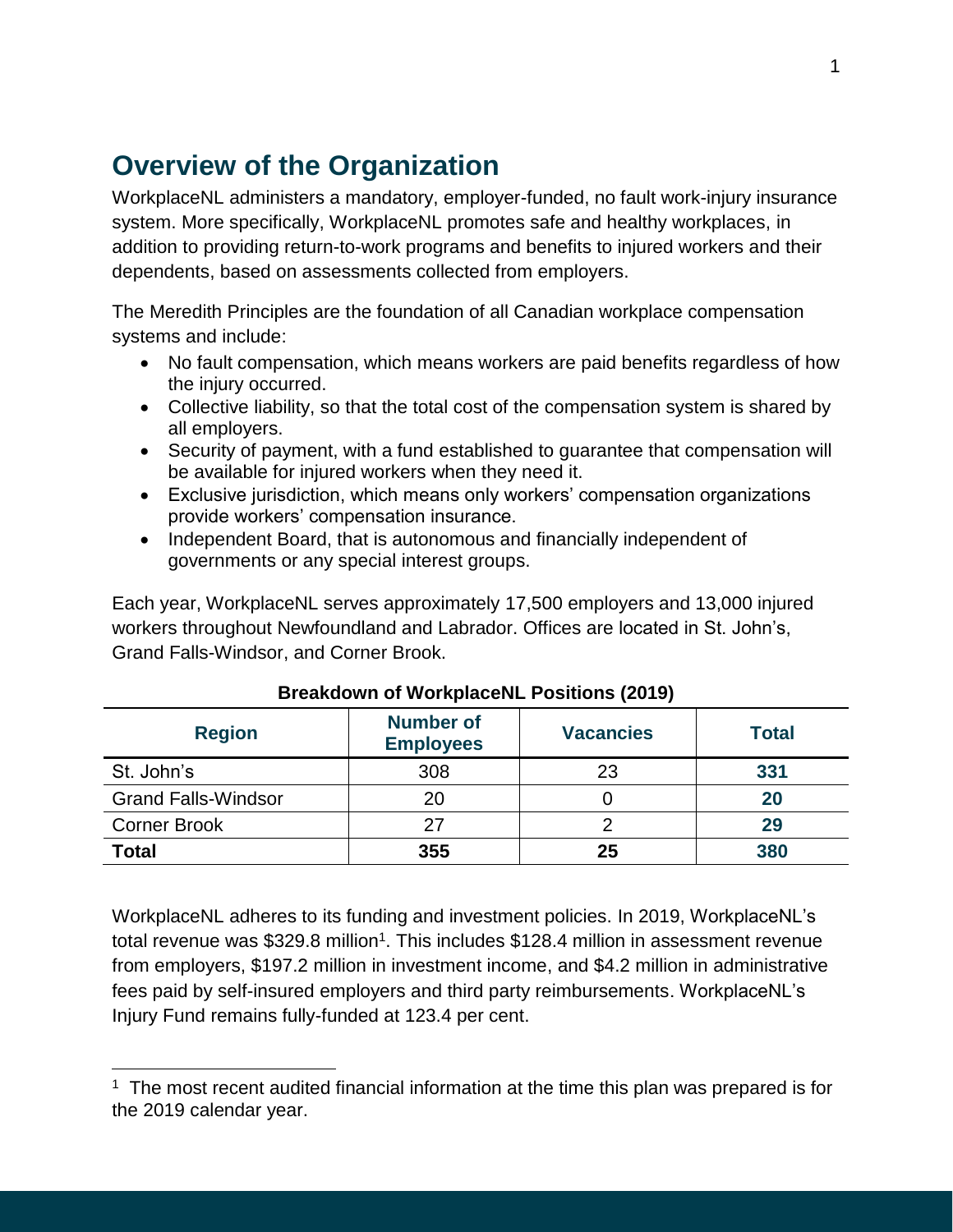Collaboration, communication, and sound working relationships with clients, stakeholders, and partners are critical to the success of WorkplaceNL's operations. WorkplaceNL works with the Occupational Health and Safety (OHS) Division of Digital Government and Service NL to make recommendations and develop programs respecting workplace health and safety. WorkplaceNL also works closely with stakeholder groups representing injured workers and employers. In addition, partnerships have been developed with industry associations, government departments, agencies, unions, safety sector councils, community groups, as well as health and safety coalitions at both provincial and national levels.

### <span id="page-5-0"></span>**Board Governance**

In accordance with the **Workplace Health, Safety and Compensation Act** (the Act), the Board of Directors consists of ten members appointed by the Lieutenant-Governor in Council, including the chair and representatives of employers, workers, and the public. Members continue to serve until re-appointed or replaced. The Board is also required to have two non-voting members: the Chief Executive Officer of WorkplaceNL and a Provincial Government employee, designated by the Minister responsible for WorkplaceNL.

| Chair:            | John Peddle                                                        |
|-------------------|--------------------------------------------------------------------|
| <b>Members</b>    | Victoria Belbin                                                    |
| representative    | David Loveys                                                       |
| of employers:     | <b>Gregory Viscount</b>                                            |
| <b>Members</b>    | <b>Greg Pretty</b>                                                 |
| representative    | <b>Wayde Gerald Rowsell</b>                                        |
| of workers:       | Jerry Vink                                                         |
| <b>Members</b>    | Lana Collins                                                       |
| representative    | Paula Corcoran                                                     |
| of the public:    | Anne Fagan                                                         |
| <b>Non-voting</b> | Dennis Hogan, Chief Executive Officer, WorkplaceNL                 |
| members:          | Alan Doody, Assistant Deputy Minister, Government Services Branch, |
|                   | Digital Government and Service NL                                  |

As of August 31, 2020, the Board of Directors included:

### <span id="page-5-1"></span>**Mandate**

Under the authority of [sections 5 and 20.2 of the Act,](https://www.assembly.nl.ca/Legislation/sr/statutes/w11.htm#5_) WorkplaceNL:

- Promotes workplace health and safety in order to prevent and reduce workplace injury and illness.
- Strives to ensure injured workers receive the best care possible and the benefits to which they are entitled.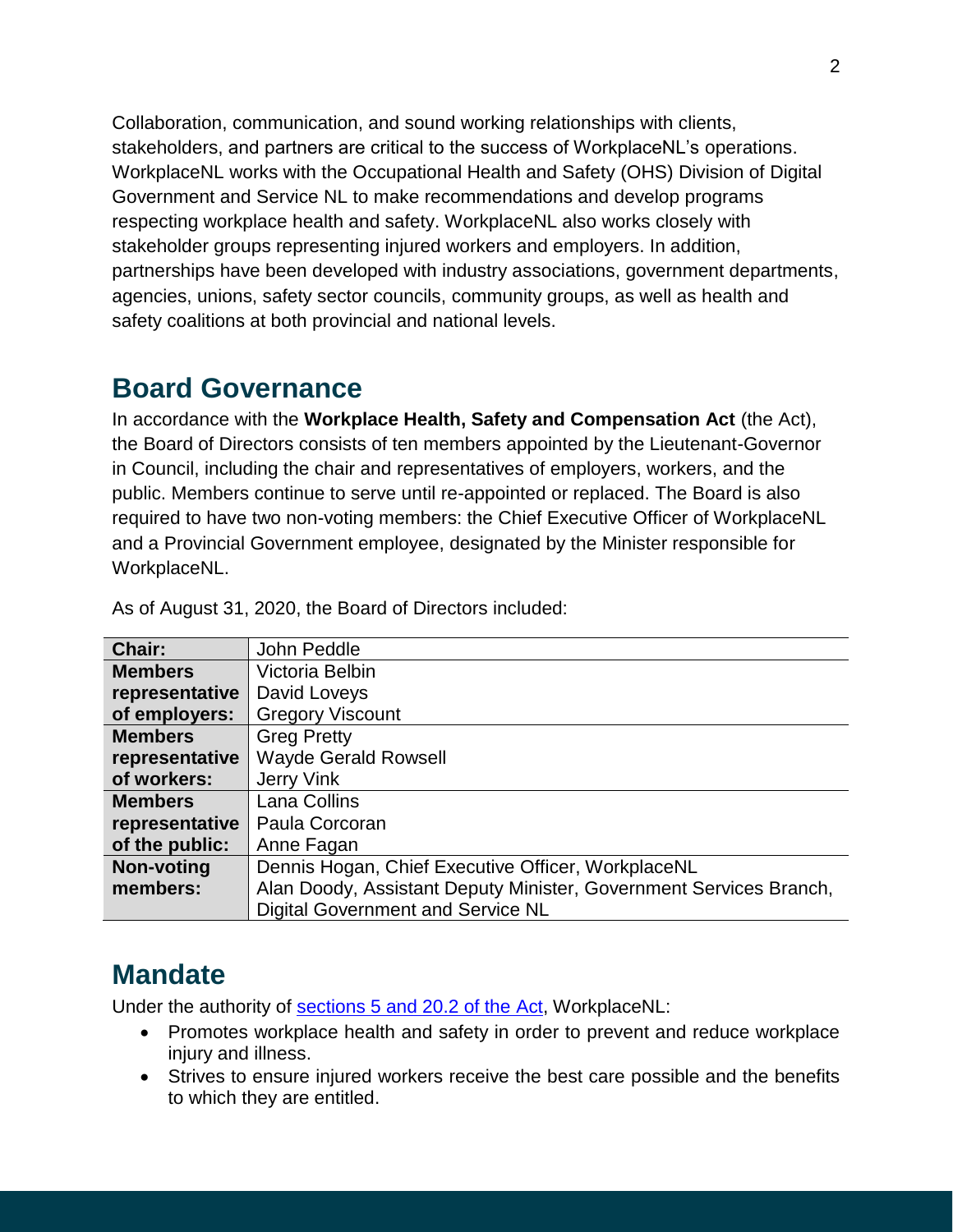- Facilitates injured workers' recovery, and early and safe return to work.
- Administers an employer classification and assessment system.
- Ensures adequate funding for services through sound financial management.

### <span id="page-6-0"></span>**Lines of Business**

WorkplaceNL is organized along four functional areas:

- 1) Worker Services
- 2) Employer Services
- 3) Corporate Services
- 4) Financial Services

These functional areas support three lines of business:

#### 1. **Education on the prevention of workplace injury, illness, and occupational disease**

WorkplaceNL designs, develops, delivers, coordinates, monitors, and evaluates workplace health and safety education, as well as injury, illness, and occupational disease prevention initiatives. Specifically, WorkplaceNL:

- Promotes public awareness of, and fosters commitment to, workplace health and safety.
- Educates and provides advice to employers, workers, and others about workplace health and safety.
- Promotes and funds workplace health and safety research.
- Develops training standards for certification under the **Occupational Health and Safety Act**, certifies people who meet these standards, and approves training programs for certification.
- Promotes the importance of health and safety education and training, and develops strategic partnerships, as appropriate, in its delivery.
- Collaborates with and makes recommendations respecting workplace health and safety to the OHS Division of Digital Government and Service NL.

Achieving safe and healthy workplaces requires the cooperation of all workplace parties and stakeholder groups. Therefore, WorkplaceNL fosters a collaborative approach to support positive safety cultures in workplaces, helps injured workers return to work early and safely, reduces the impact of workplace injury, and lowers claim costs.

#### **2. Claims management for injured workers**

WorkplaceNL proactively manages all aspects of an injured worker's claim relating to workplace injury, illness, or occupational disease. Specifically, WorkplaceNL:

• Registers injured workers' claims and determines their entitlement to benefits.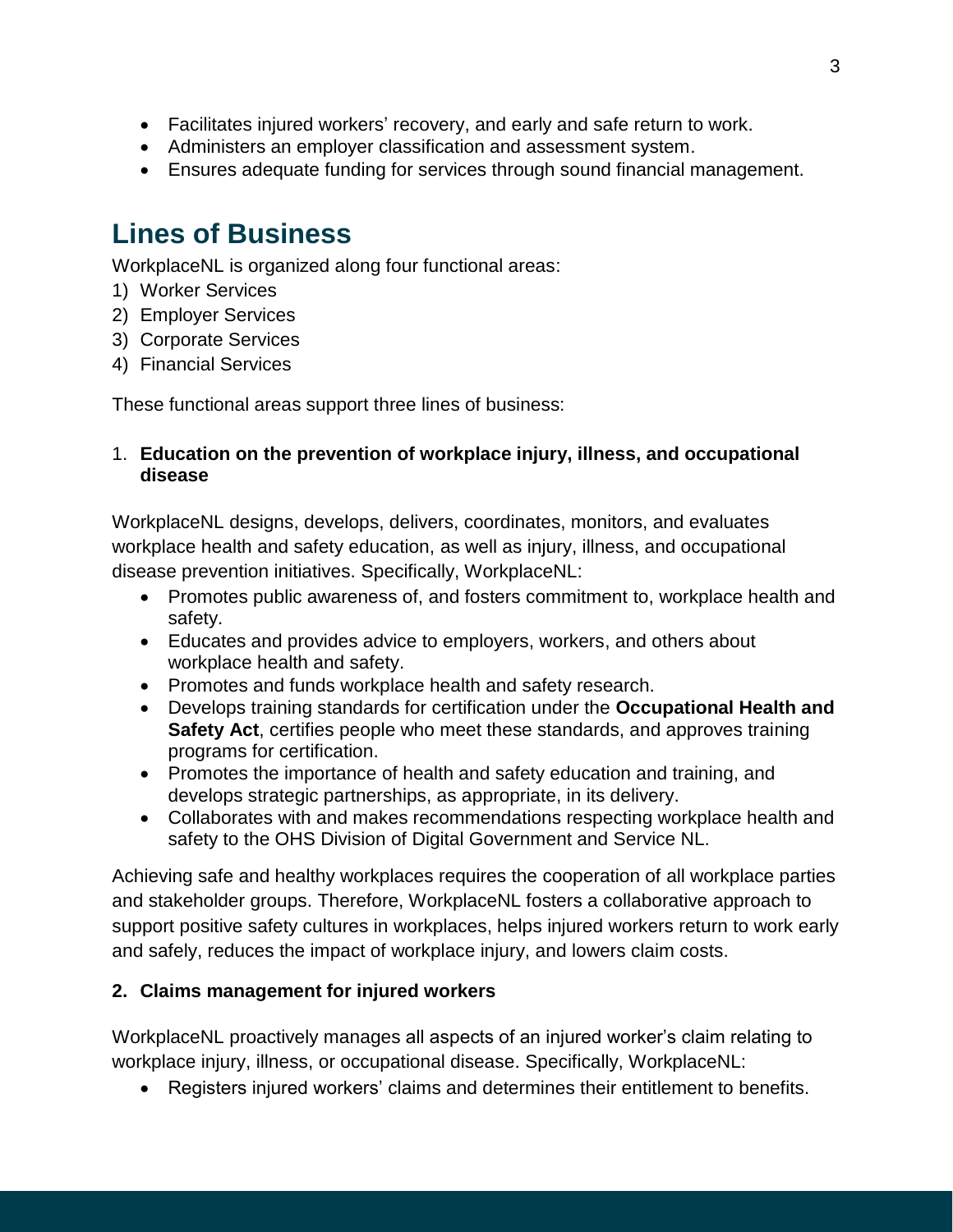- Provides active case management and health care planning.
- Helps ensure injured workers' access to appropriate programs, such as wageloss benefits, early and safe return-to-work (ESRTW) plans, labour market reentry, and retirement benefits.

The goal of claims management is to assist an injured worker's recovery and minimize their loss of income through appropriate health care intervention and proactive implementation of ESRTW. This is accomplished by working in partnership with injured workers, employers, and health care providers. In the case of a fatality due to a workplace incident or an occupational disease, WorkplaceNL provides programs and services to dependents of the deceased worker.

A primary component of claims management is planning, as well as coordinating health support and advisory services from health care professionals within WorkplaceNL. This ensures that injured workers receive optimal, cost-effective health care. In addition, WorkplaceNL continuously establishes and maintains partnerships with external health care providers.

#### **3. Employer assessments (insurance coverage)**

The Act requires employers performing work in the province to register with WorkplaceNL and pay assessments for workplace injury coverage for their workers. The assessment revenue collected from employers is used to pay the cost of injured workers' claims and associated costs to administer the workers' compensation system.

Mandatory registration and insurance coverage applies to two groups of employers: assessment-based employers and self-insured employers. Assessment-based employers are insured through collective liability and contribute to WorkplaceNL's Injury Fund through assessment premiums based on their annual payrolls. The Injury Fund is comprised of the funds collected from experience-based assessment rates for employers. Self-insured employers (such as the Provincial and Federal Governments) are individually liable. In this circumstance, WorkplaceNL pays the actual cost of claims, and then invoices that amount to the employer with the applicable administration fee.

Under this line of business, WorkplaceNL registers employers; administers and monitors employers' payroll reporting; sets assessment rates; and collects and audits payroll.

For more details on WorkplaceNL and its programs and services, please visit [www.workplacenl.ca.](http://www.workplacenl.ca/) Please visit [www.workplacenl.ca/about/board-and-executive/](https://workplacenl.ca/about/board-and-executive/) for WorkplaceNL's primary clients, vision and values.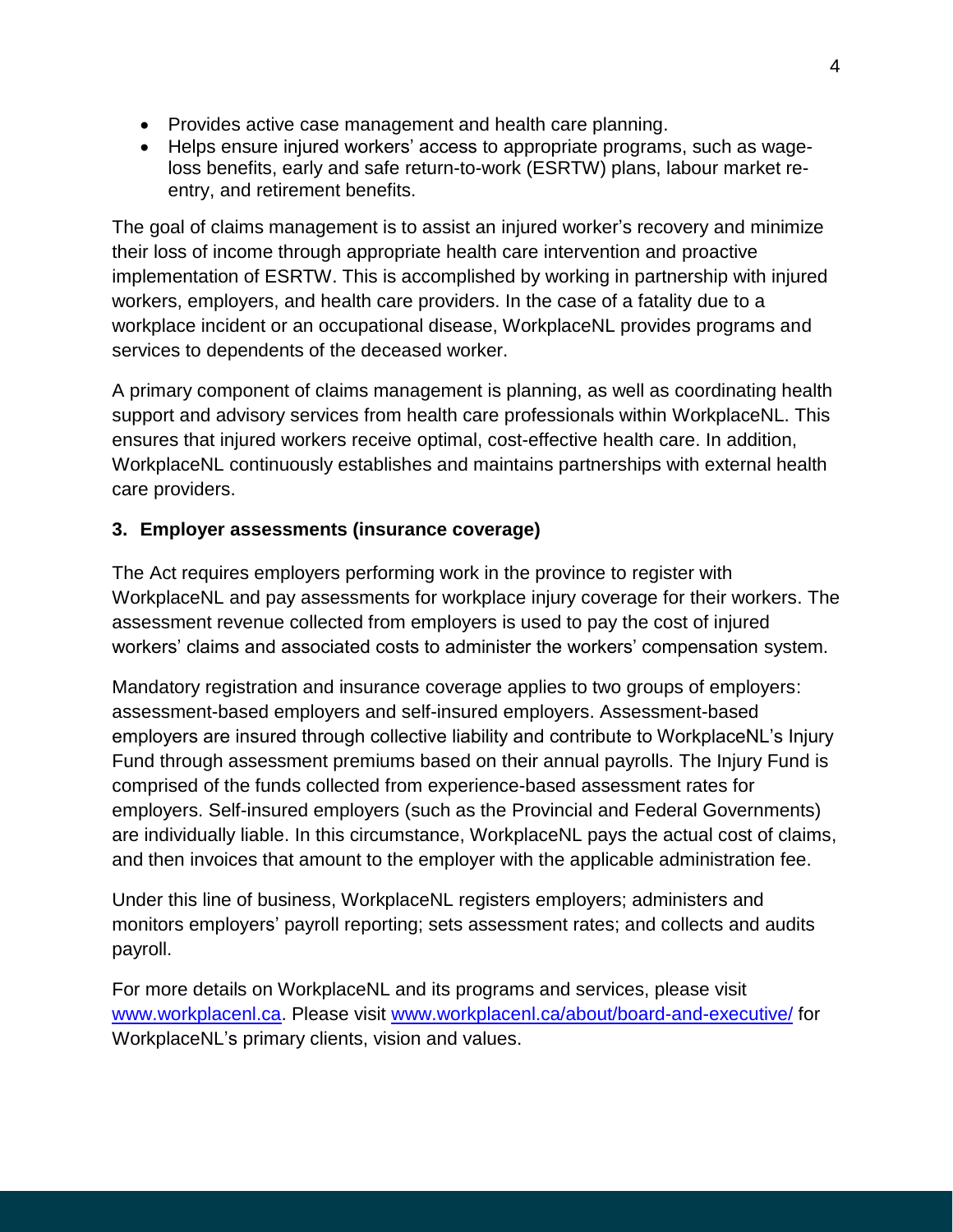### <span id="page-8-0"></span>**Strategic Issues, Goals, and Objectives**

The strategic plan identifies four priority areas, also described as strategic issues, which will be addressed over the next three years. Focus areas include: client service, prevention, financial sustainability, and claims management.

To address these strategic issues, three-year goals, along with corresponding annual objectives, have been developed. The strategic issues are not listed in order of importance; all are interrelated.

These priorities have been identified in consideration of the strategic directions of the Provincial Government and support:

- A better economy.
- Healthier people.
- Better living.
- A bright future.
- A more efficient public sector.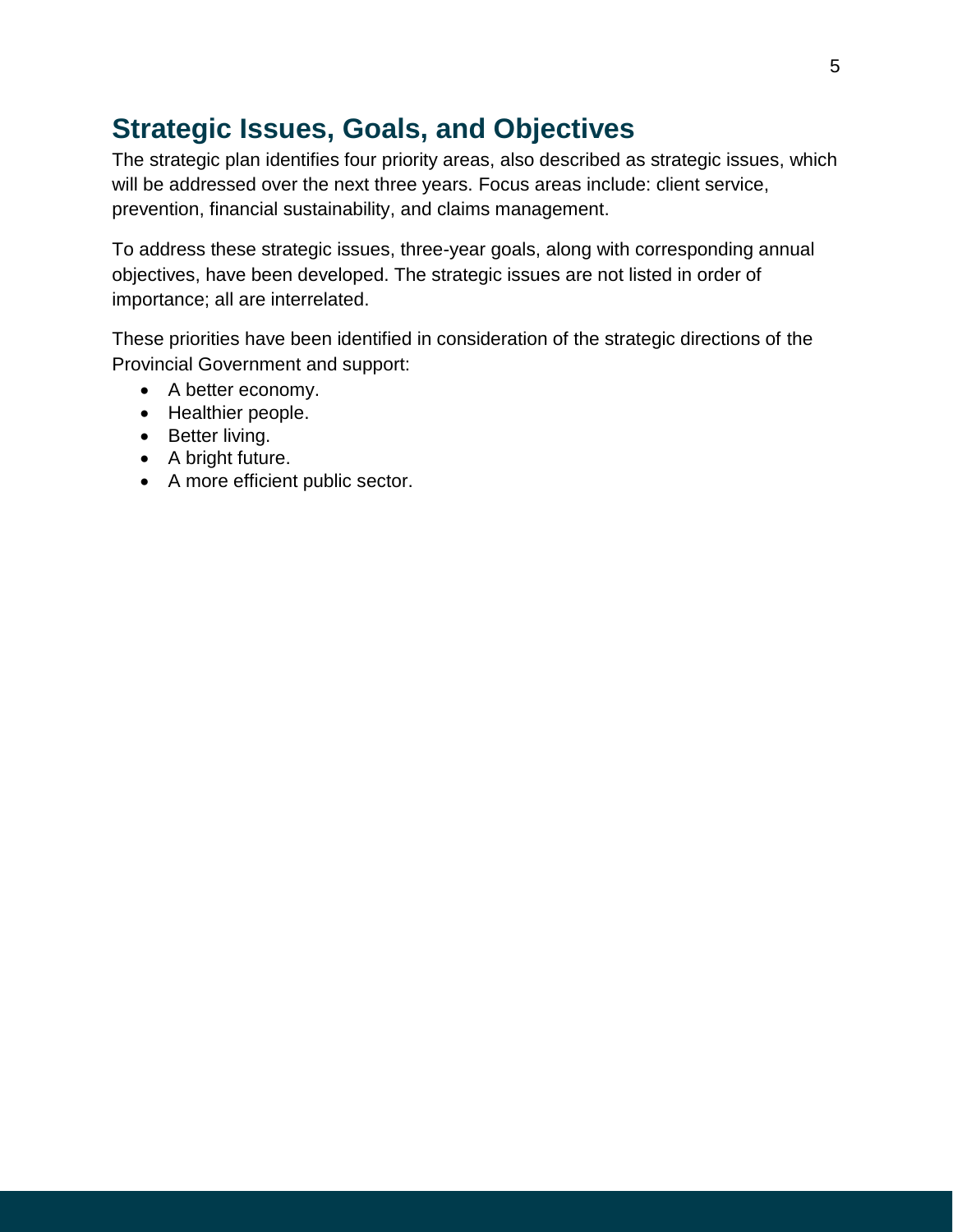#### <span id="page-9-0"></span>**Strategic Issue 1: Client Service Business Modernization and Continuous Innovation**

WorkplaceNL is committed to fostering a strong client service culture and to delivering high-quality services and programs to meet the needs of clients. Service excellence and continuous improvement are key underpinnings of this culture. To meet its commitments, WorkplaceNL continuously strives to find opportunities to innovate programs and service delivery to keep pace with the changing needs and preferences of clients served. WorkplaceNL has an established business framework to support the client service culture and service excellence. However, a revised framework is needed to reflect more modern service delivery methods, changing needs and expectations, while utilizing a continuous innovation approach.

WorkplaceNL has begun a multi-year initiative, spanning several planning cycles, to implement and leverage new technologies and business processes. This includes new technology solutions to support improved work practices for human resource and finance functions. In addition, WorkplaceNL will continue to facilitate more digital and online interactions with its clients to enhance service delivery, consistent with the Provincial Government's Digital Government initiative. Over time, WorkplaceNL is moving away from less efficient paper-based processes, automating routine business transactions, and improving data quality for better decision making.

These service improvements will continue to be informed by engaging those most responsible for delivering, and impacted by, WorkplaceNL's programs and services. Employees, stakeholders, and community partners will be engaged in the modernization process to improve operations and the delivery of services. Given the degree of change, a strong change management capability will be required. WorkplaceNL will continue to support skilled and engaged employees, improved work approaches, enhanced communications, as well as support leadership development and continuity of corporate knowledge.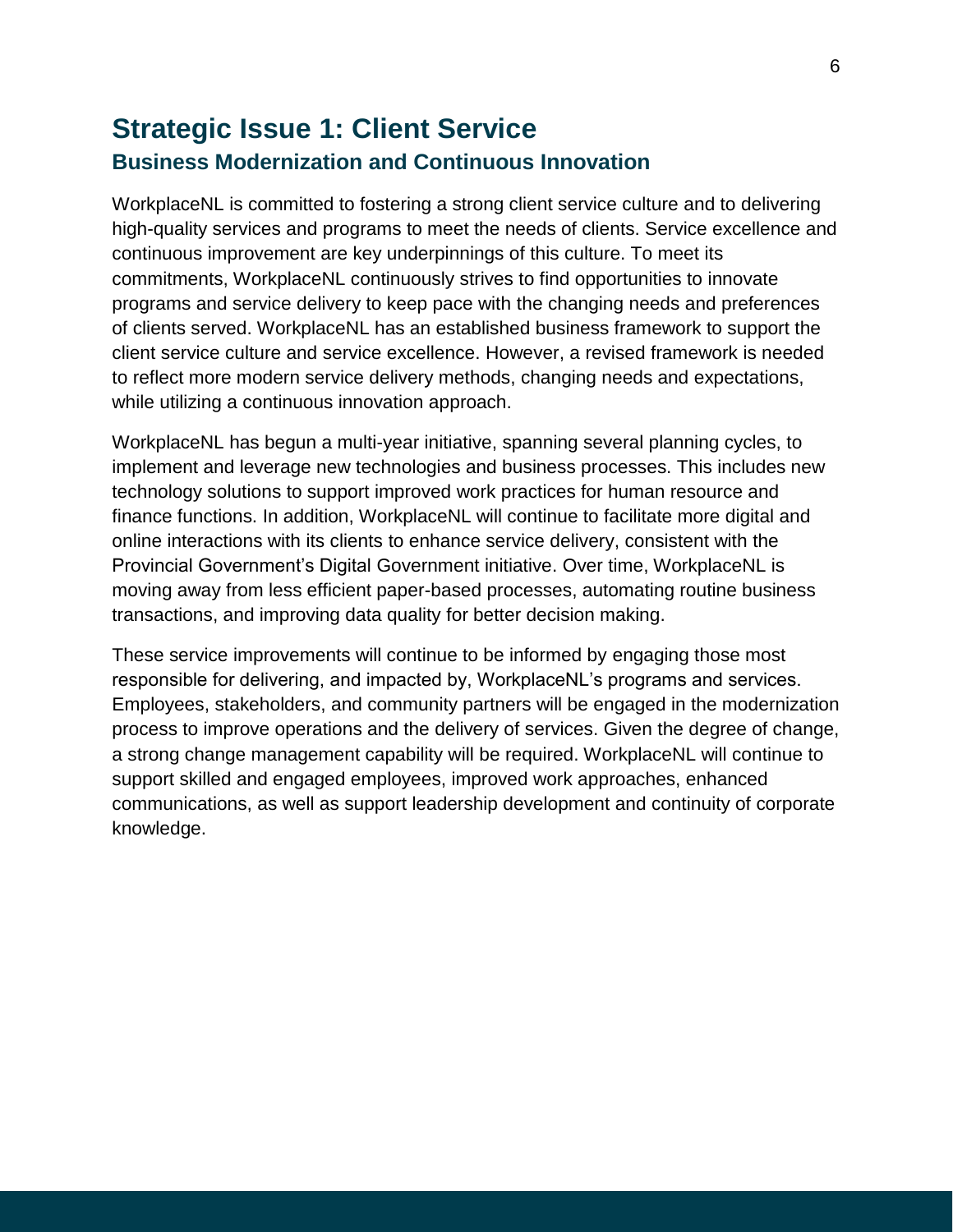#### **Strategic Issue 1: Client Service**

**2022 Goal:** By December 31, 2022, WorkplaceNL will have introduced technology to modernize service delivery.

Goal Indicators:

- Automated select routine business transactions.
- Improved service delivery channels.
- Strengthened relationships with key partners to support changes in service delivery.

**2020 Objective:** By December 31, 2020, WorkplaceNL will have developed a modernized client service framework.

Objective Indicators:

- Reviewed the existing client service framework.
- Developed a plan to digitize services for clients.

**2021 Objective:** By December 31, 2021, WorkplaceNL will have introduced digital service delivery options for clients.

**2022 Objective:** By December 31, 2022, WorkplaceNL will have implemented technology solutions to support business modernization.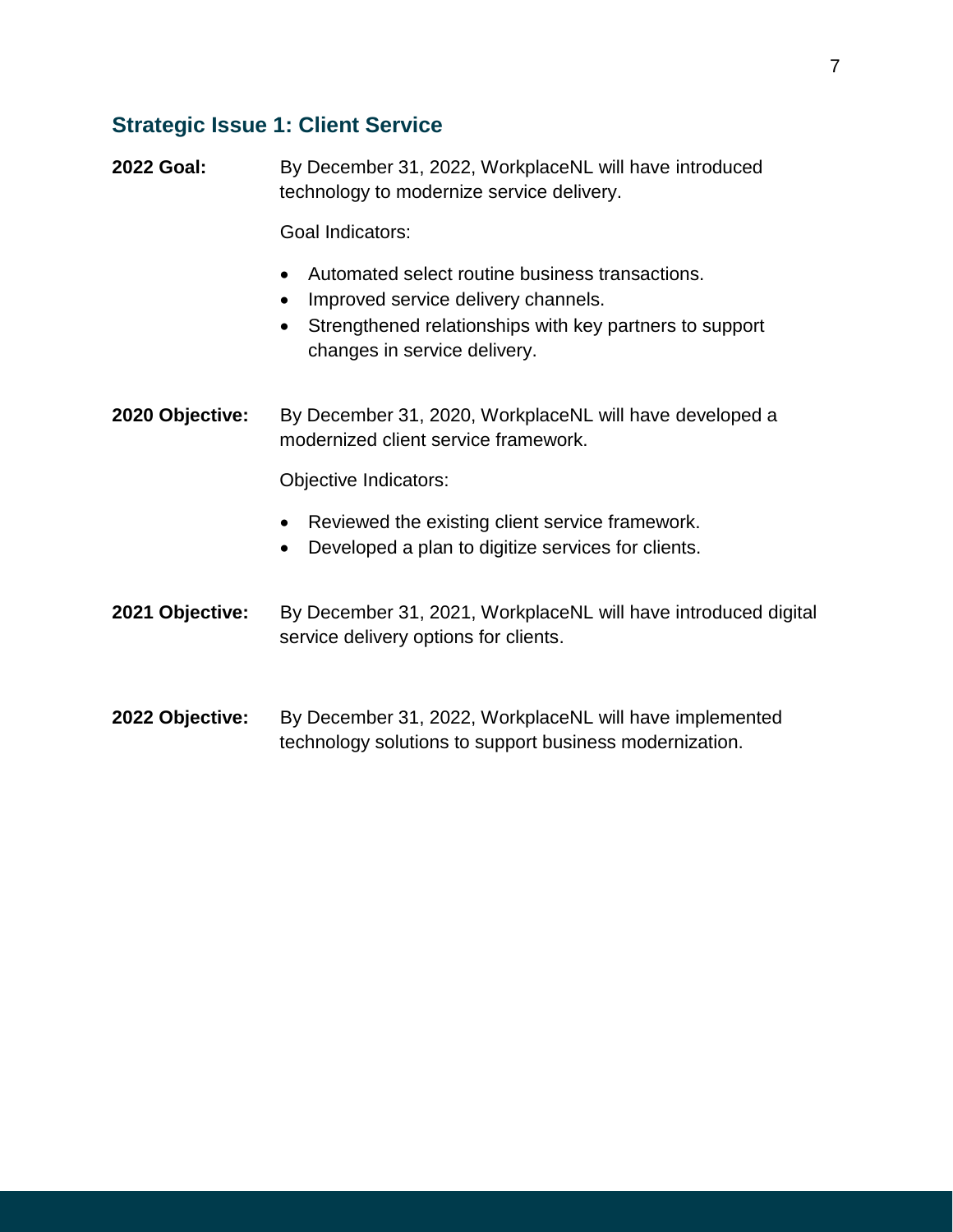### <span id="page-11-0"></span>**Strategic Issue 2: Prevention Leadership in Prevention through Collaboration and Innovation**

WorkplaceNL and its partners have two substantial mechanisms to influence safety cultures in provincial workplaces: a workplace injury prevention strategy and an incentive program for employers.

In consultation with safety partners and stakeholders, WorkplaceNL and the OHS Division of Digital Government and Service NL jointly developed a five-year strategy entitled **Advancing a Strong Safety Culture in Newfoundland and Labrador, A Workplace Injury Prevention Strategy 2018-2022** (Prevention Strategy). It provides guidance towards injury prevention and creating a stronger workplace safety culture in Newfoundland and Labrador, while meeting the needs of a changing labour force. Newfoundland and Labrador reached its lowest lost-time incident rate in the history of the province in the three years leading up to 2018. The slight increase to 1.6 per 100 workers in 2018 and 2019 could be attributed to a combination of economic, regulatory, and demographic variables. New mining and oil and gas developments, the resurgence of the groundfish industry, changing demographics, and new technologies all speak to the changing nature of work and bring both unique challenges as well as new opportunities in the management of workplace health and safety. WorkplaceNL continues to monitor and assess health and safety risks in workplaces and will continue to develop leading injury prevention programs to protect workers. As a result, the prevention strategy calls for employers, workers, the Provincial Government, WorkplaceNL, and safety partners to continually work collaboratively to:

- Reduce the risk of workplace injury, illness, and disease.
- Reduce the human and financial costs of workplace injury, illness, and disease in workplaces.
- Raise awareness of safety and health risks to help change safety attitudes and behaviour, and support a strong safety culture.
- Support safe workplace re-integration for injured workers.

The five-year Prevention Strategy focuses on eight injury and illness priorities: (1) musculoskeletal injury (MSI); (2) occupational disease and illness; (3) falls; (4) serious injuries; (5) young workers; (6) workplace violence; (7) traffic control; and (8) psychological health and safety. WorkplaceNL is developing innovative relationships with its safety partners to increase the capacity of the system to deliver effective injury prevention programs for each of these priorities.

The Prevention and Return-to-Work Insurance Management for Employers and Employees Program, also known as PRIME, is a customized program for employers in Newfoundland and Labrador. The program is a financial incentive system to recognize employer claim costs as well as compliance with certain health and safety and return-to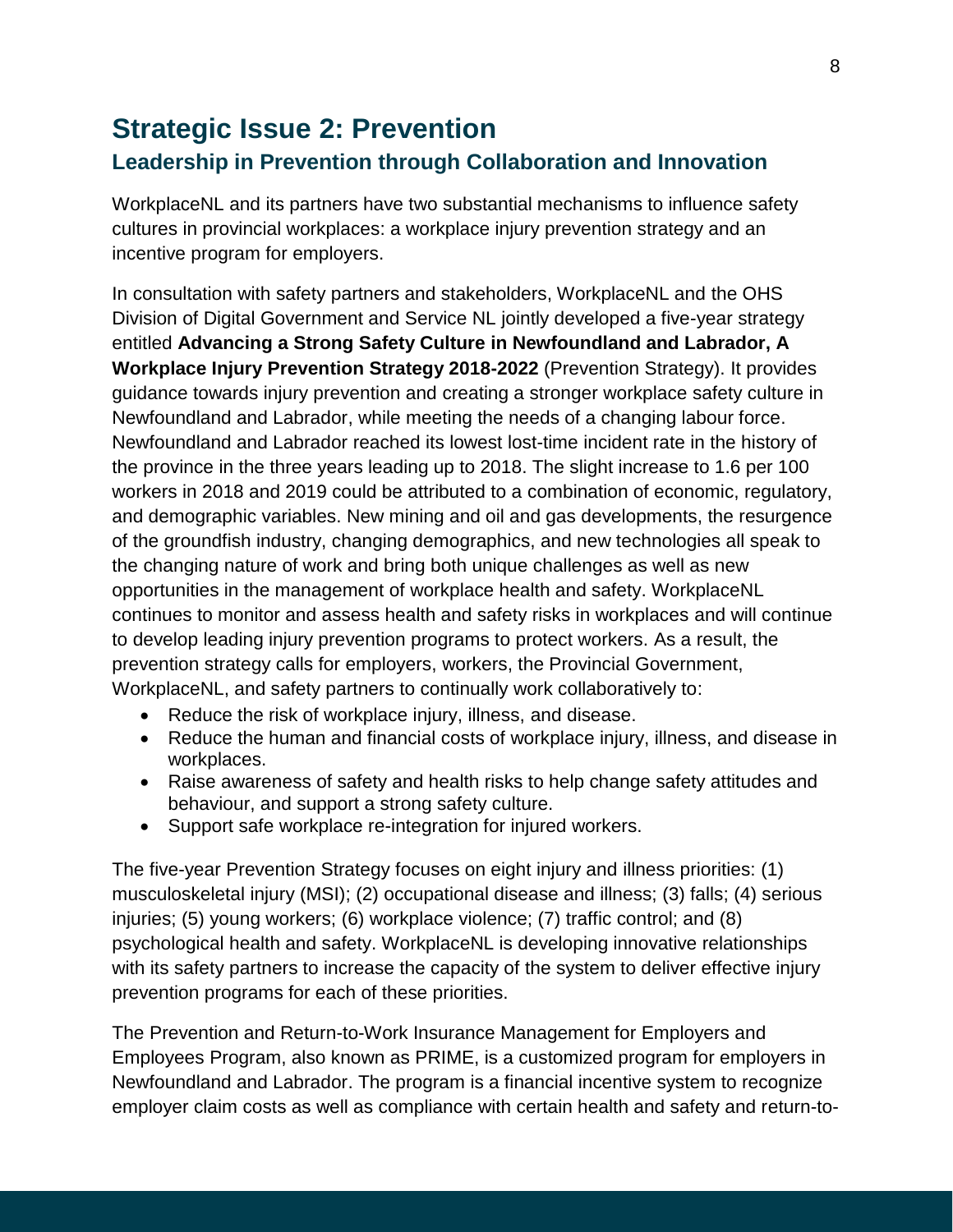work practices. As PRIME was implemented in 2005, a review was completed during the previous planning cycle. Within the spirit of continuous improvement, an incremental implementation approach is planned in order to identify impactful changes. This approach will include additional collaborations as needed.

WorkplaceNL will advance toward safe and healthy workplaces by continuing to implement the Prevention Strategy; evolving programs, partnerships, and tools that support compliance with the **Occupational Health and Safety Act** and **Regulations**; as well as modifying PRIME.

#### **Strategic Issue 2: Prevention**

**2022 Goal:** By December 31, 2022, WorkplaceNL will have enhanced occupational health and safety education in the province.

Goal Indicators:

- Enhanced certification training standards.
- Developed a new online reporting system for OHS committees.
- Implemented enhancements to occupational health and safety within the PRIME Program.
- **2020 Objective:** By December 31, 2020, WorkplaceNL will have developed new resources to enhance safety cultures.

Objective Indicators:

- Developed new safety-culture learning resources.
- Implemented a safety-climate assessment tool for workplaces.
- **2021 Objective:** By December 31, 2021, WorkplaceNL will have supported the development of industry-led safety programs and initiatives.
- **2022 Objective:** By December 31, 2022, WorkplaceNL will have delivered education to protect workers from health and safety risks.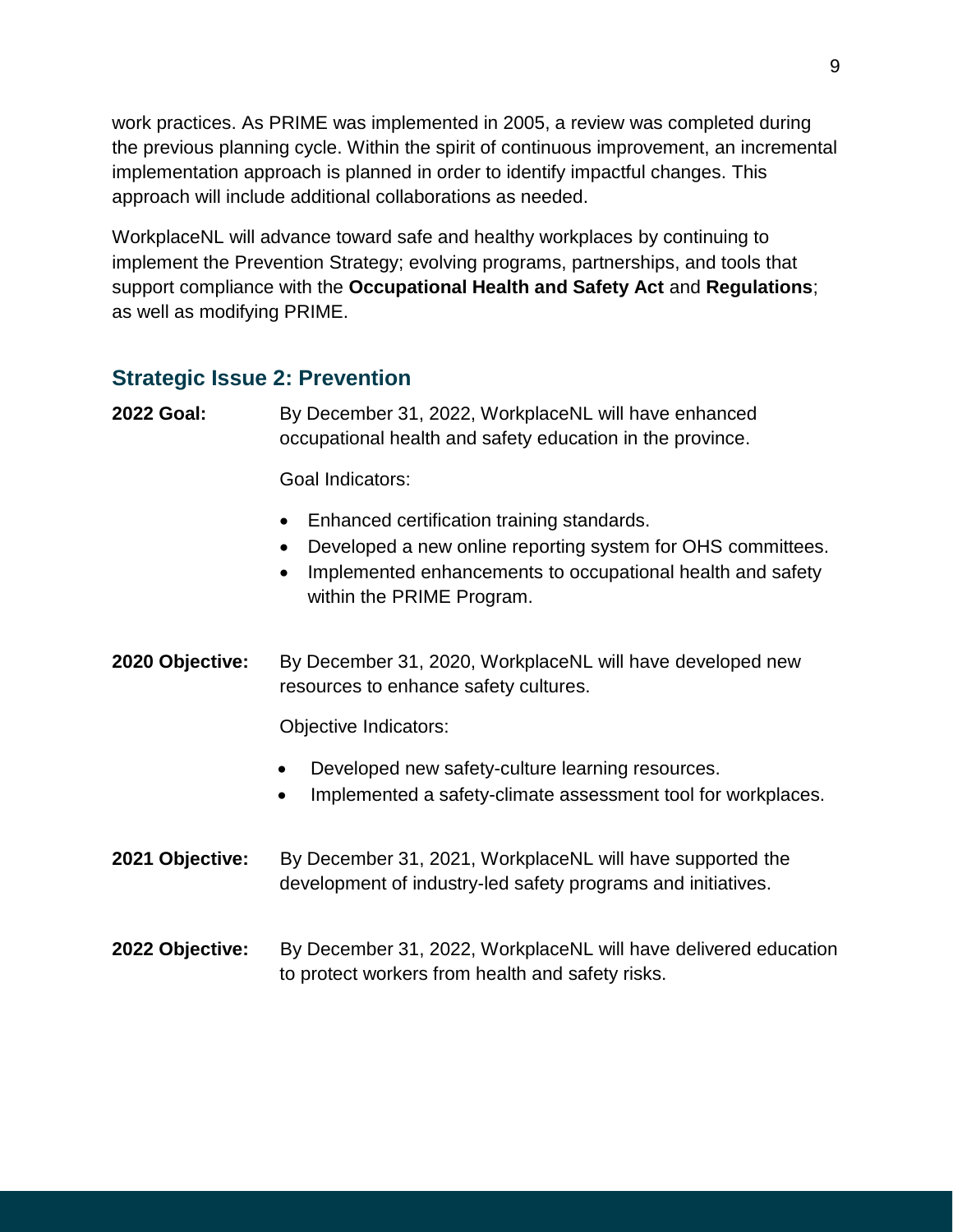### <span id="page-13-0"></span>**Strategic Issue 3: Financial Sustainability Adherence to Funding and Investment Policies**

The Injury Fund remains fully-funded as the new planning cycle begins. The stakeholder-agreed Funding Policy defines the Injury Fund as being fully-funded when accumulated assets are 10 per cent greater than total liabilities. The desired range for the funded position is 100 to 120 per cent, with a target of 110 per cent. The funded ratio will change over time due to variability in the assessment rate revenue collected from employers, investment returns or losses, payments to workers, as well as other costs of the workers' compensation system including administration costs.

The Funding Policy helps to ensure sufficient funds will be available for existing injured workers for the duration of their claim. WorkplaceNL closely monitors the financial stability due to:

- Uncertainty surrounding the increasing number of claims and their duration.
- Potential costs due to recent changes to benefit policy and legislative changes.
- Downward trends of assessable payrolls due to changing economic factors.
- The changing nature of injuries.
- Potential changes in the financial market.

Over the past five years (2015 to 2019), the average assessment rate paid by employers to fund the system has decreased by 45 per cent, primarily due to lower costs and positive investment returns. A temporary \$0.21 discount, which was announced in 2018, was applied to the average assessment rate in 2019 in accordance with the Funding Policy. This reduced the average assessment rate from \$1.90 to \$1.69 per \$100 of assessment payroll – the lowest rate in over 35 years. This discount was announced again in 2019 for the 2020 average assessment rate and is intended to remain in place until the Injury Fund reaches the targeted funded position of 110 per cent. Currently, Newfoundland and Labrador's average assessment rate is 23 per cent lower than the other workers' compensation boards in Atlantic Canada and 3.8 per cent lower than the National average. The COVID-19 pandemic has introduced significant volatility into the financial markets and has negatively impacted the value of the Injury Fund. Further, the economic impact of the public health measures on employers is yet to be determined. It is anticipated that employer payrolls and consequently assessment revenue will be lower than originally projected and will further negatively impact the funded ratio.

WorkplaceNL created and utilizes PRIME to help focus employers on worksite occupational health and safety, as well as early and safe return to work. Employers that focus on these two areas tend to have fewer injuries and lower claim costs. Lower injuries and lower costs directly translate into improved financial performance of the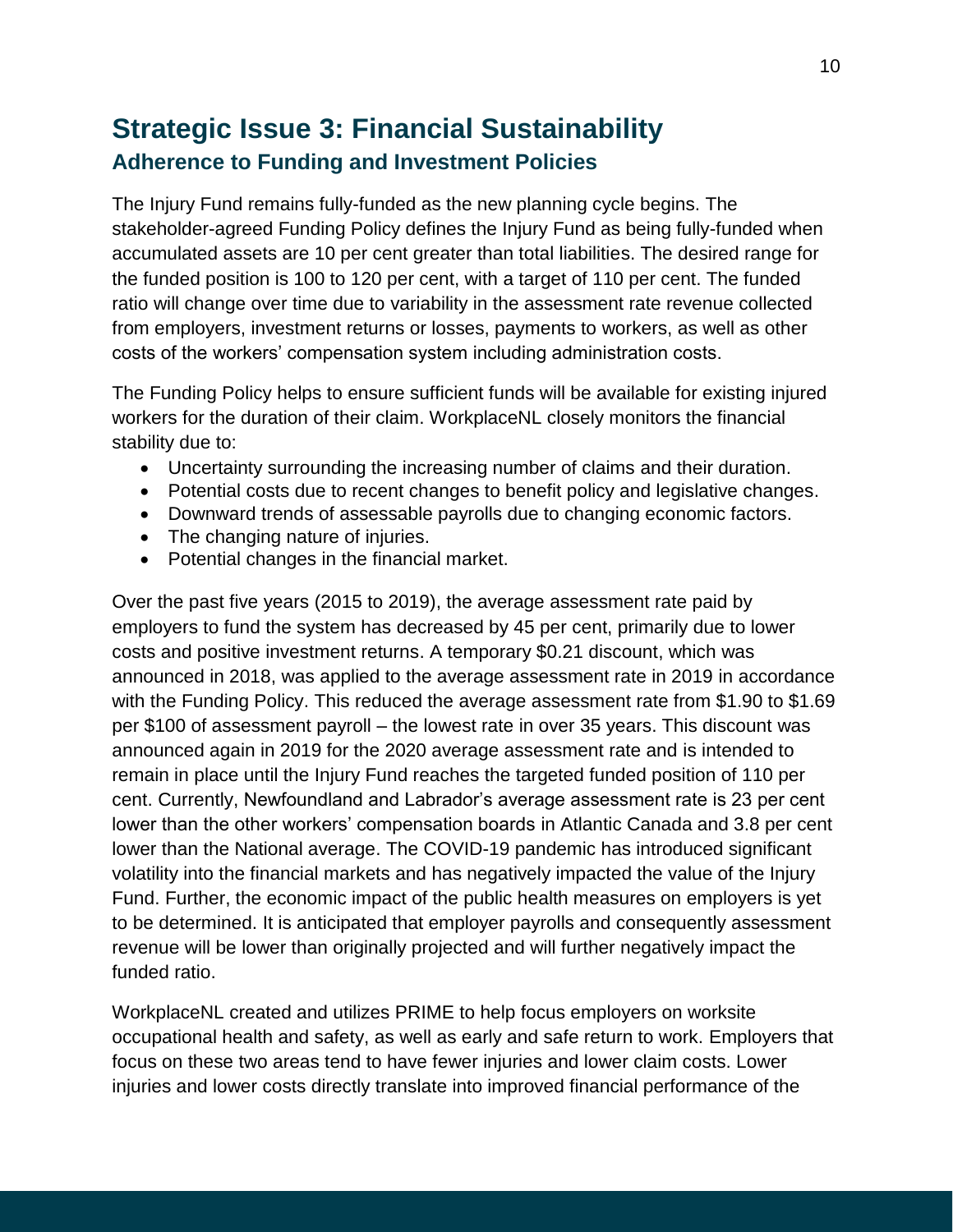Injury Fund. Therefore, engagement and consultation findings will guide an assessment of the financial components of PRIME.

In addition, publicly accountable insurance companies, including workers' compensation boards, are required to adhere to International Financial Reporting Standards (IFRS). WorkplaceNL will continue to monitor upcoming changes to financial accounting standards which may materially impact WorkplaceNL's financial statements. For example, adopting IFRS 17 (i.e., insurance contracts) will change how WorkplaceNL recognizes, measures, reports, and presents insurance contracts.

WorkplaceNL will continue to assess the Injury Fund with professional advice from external financial advisors and independent actuaries to ensure factors, pressures, and patterns are considered in setting assessment rates and benefits.

#### **Strategic Issue 3: Financial Sustainability**

**2022 Goal:** By December 31, 2022, WorkplaceNL will have assessed financial management policies and practices to support financial sustainability.

Goal Indicators:

- Maintained the funded ratio within the targeted operating range.
- Assessed the financial components of the PRIME model.
- Assessed the impact of new accounting and actuarial standards.
- **2020 Objective:** By December 31, 2020, WorkplaceNL will have initiated a review of its financial management policies and practices.

Objective Indicators:

- Monitored the financial impacts resulting from the COVID-19 pandemic.
- Assessed the Funding Policy.
- **2021 Objective:** By December 31, 2021, WorkplaceNL will have continued the review of its financial management policies and practices.
- **2022 Objective:** By December 31, 2022, WorkplaceNL will have furthered the review of its financial management policies and practices.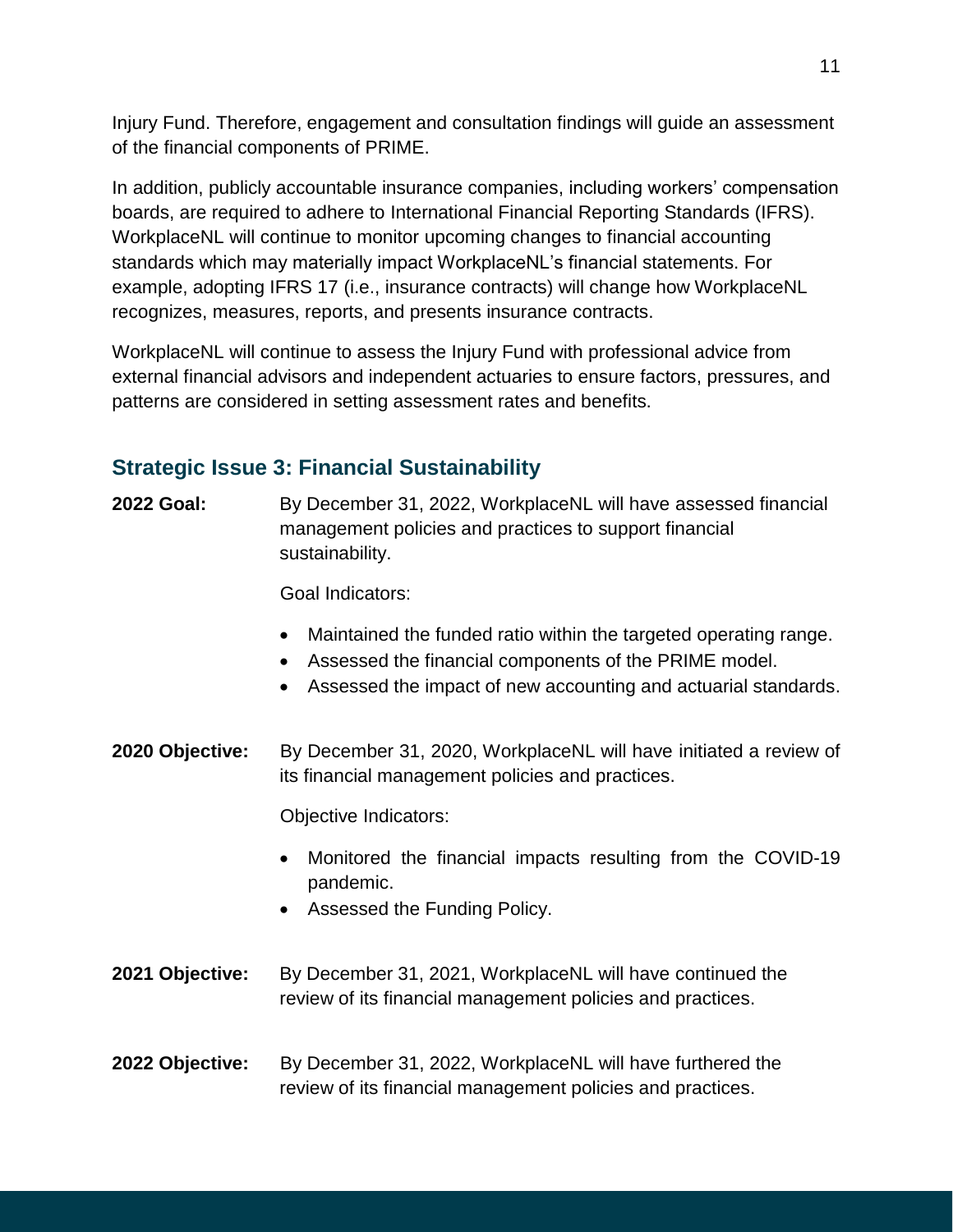#### <span id="page-15-0"></span>**Strategic Issue 4: Claims Management Facilitating Injured Worker Recovery and Safe Return to Work**

In order to balance costs to the Injury Fund while responding to the needs of the labour market and injured workers, several claims management program changes are proposed over the next three years.

In early 2000, WorkplaceNL introduced the Labour Market Re-entry (LMR) Program, a return-to-work model. This service has traditionally been offered later in a claim, when other options for returning to the pre-injury employer were exhausted. In the spirit of continuous improvement, this model has been assessed and modified following two previous statutory reviews of the workers' compensation system. For cases where return to work is not progressing or a return to the pre-injury employer is unlikely after maximum medical recovery, a renewed LMR program will result in additional supports to injured workers.

The PRIME Program recognizes employer claim costs as well as compliance with certain health and safety, and return-to-work practices. By enhancing PRIME audits to reflect required elements of disability management, return-to-work programs will be enhanced. Creating additional interactions between the existing LMR, and ESRTW Programs, will result in a proactive and dynamic approach to claims management. Enhancements will respond to many challenges and factors, such as the changing workforce (i.e., vulnerable workers, an aging workforce, young workers, and increasing diversity); the expanding nature of workplace injuries; supporting traumatic psychological injuries; shifting economic and societal factors (i.e., contraction of largescale construction projects); and fluctuating demands for skills.

WorkplaceNL is collaborating with community partners to provide a broad scope of support to injured workers. These collaborative relationships with the health care community, service providers, and various associations will present an opportunity to strengthen responsiveness.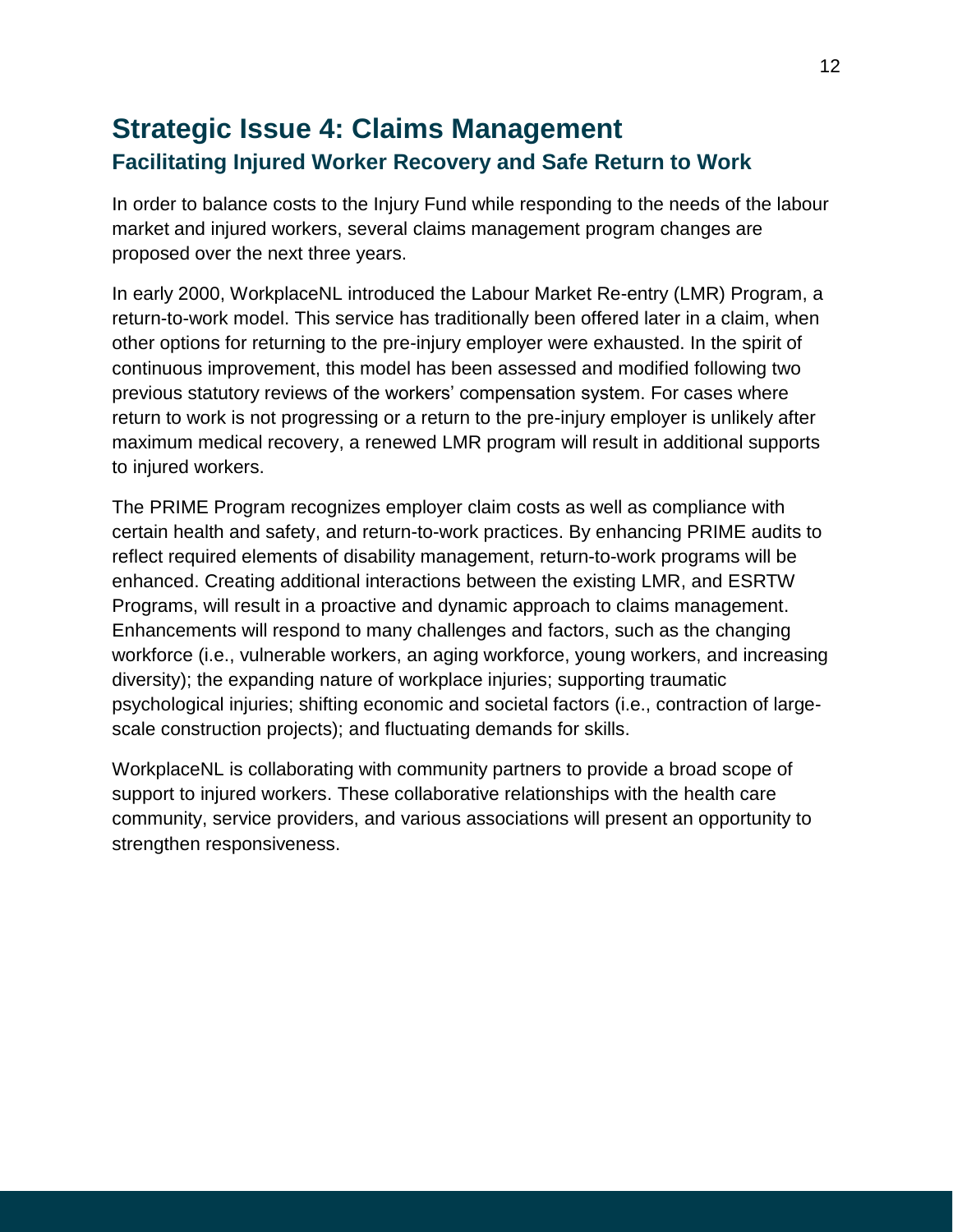#### **Strategic Issue 4: Claims Management**

**2022 Goal:** By December 31, 2022, WorkplaceNL will have implemented program changes that support early re-integration into the workforce.

Goal Indicators:

- Enhanced policies and procedures to support labour market reentry.
- Strengthened service delivery for traumatic psychological injuries.
- Incorporated disability management practices into PRIME audits.

**2020 Objective:** By December 31, 2020, WorkplaceNL will have commenced enhancements to support early re-integration into the workforce.

Objective Indicators:

- Commenced a review of existing operational resources that assist with workforce re-integration.
- Developed an approach to enhance communications between workplace parties.
- Commenced implementation of changes to service contracts that provide employment readiness assessments.
- **2021 Objective:** By December 31, 2021, WorkplaceNL will have continued enhancements to support early re-integration into the workforce.
- **2022 Objective:** By December 31, 2022, WorkplaceNL will have furthered enhancements to support early re-integration into the workforce.